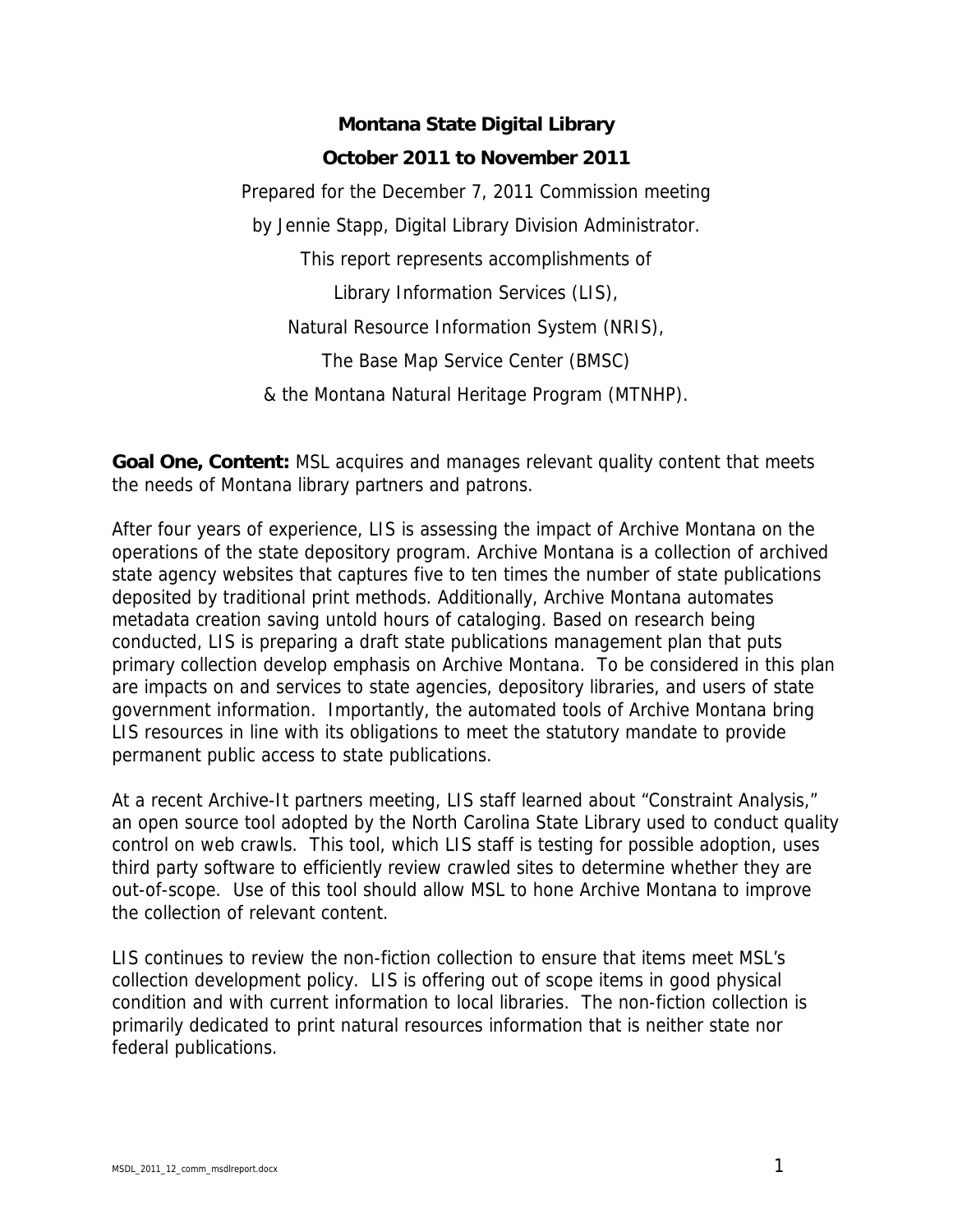NRIS Manager, Evan Hammer and State GIS Coordinator, Stu Kirkpatrick met with representatives of the Montana Army National Guard and Department of Military Affairs to discuss how the resources of MSL might benefit the ongoing unexploded ordinance project in the Helena Valley. Emphasis was placed on helpful data that the library has available and how the library could help make some of the products from this project available to the public.

Evan Hammer is working with the Yellowstone River Conservation District Council to develop a new contract to cover the hosting and maintenance costs associated with the Yellowstone River Corridor Resource Clearinghouse - http://nris.mt.gov/yellowstone/. The council has been supportive of this effort for many years and continues to provide Yellowstone River data to post on this site.

NRIS Programmer, Grant Austin worked with the Montana Department of Environmental Quality (DEQ) to implement a series of updates to the Today's Air (http://todaysair.mt.gov) application that was developed by NRIS and has been hosted on MSL servers for many years. The updates included a refresh to the page layout to make it more consistent with other DEQ websites, the addition of one new monitoring site and changes to another site to more accurately represent its location. This application gets heavy use during fire season and in the winter when air quality can impact the use of wood stoves for heating.

BMSC staff continued integration and maintenance of the Cadastral, Transportation, Structures/Addresses, Administrative Boundaries, Imagery and Geodetic Control Frameworks.

- GIS Analyst, Michael Fashoway completed a large address validation and correction in Lincoln County and started a similar effort in Missoula County. More general updates were conducted in Flathead, Jefferson, Lewis & Clark, Yellowstone and Roosevelt counties.
- Geographer, Keith Blount completed the annual public lands update within the Cadastral database. He also worked on improvements to the statewide base map that is the foundation of the cadastral web application, working on better cartographic representations of streams and roads.
- Working with OPI, GIS Analyst, Erin Fashoway crafted a letter to all the school superintendents requesting updated school district boundaries. Those boundaries are coming in and being reviewed for changes in the master database. She is working closely with Choteau County to correct their school district boundaries.
- GIS Analyst, Joshua Dorris updated Flathead, Jefferson, Madison, Teton, Lewis & Clark, Cascade, Lake, Yellowstone and Choteau counties in the transportation database as well as Gallatin National Forest roads and trails. These updates will be reflected in a newly published edition of the transportation framework in December. Joshua also assisted Jefferson County with improvements to road segments and address improvements.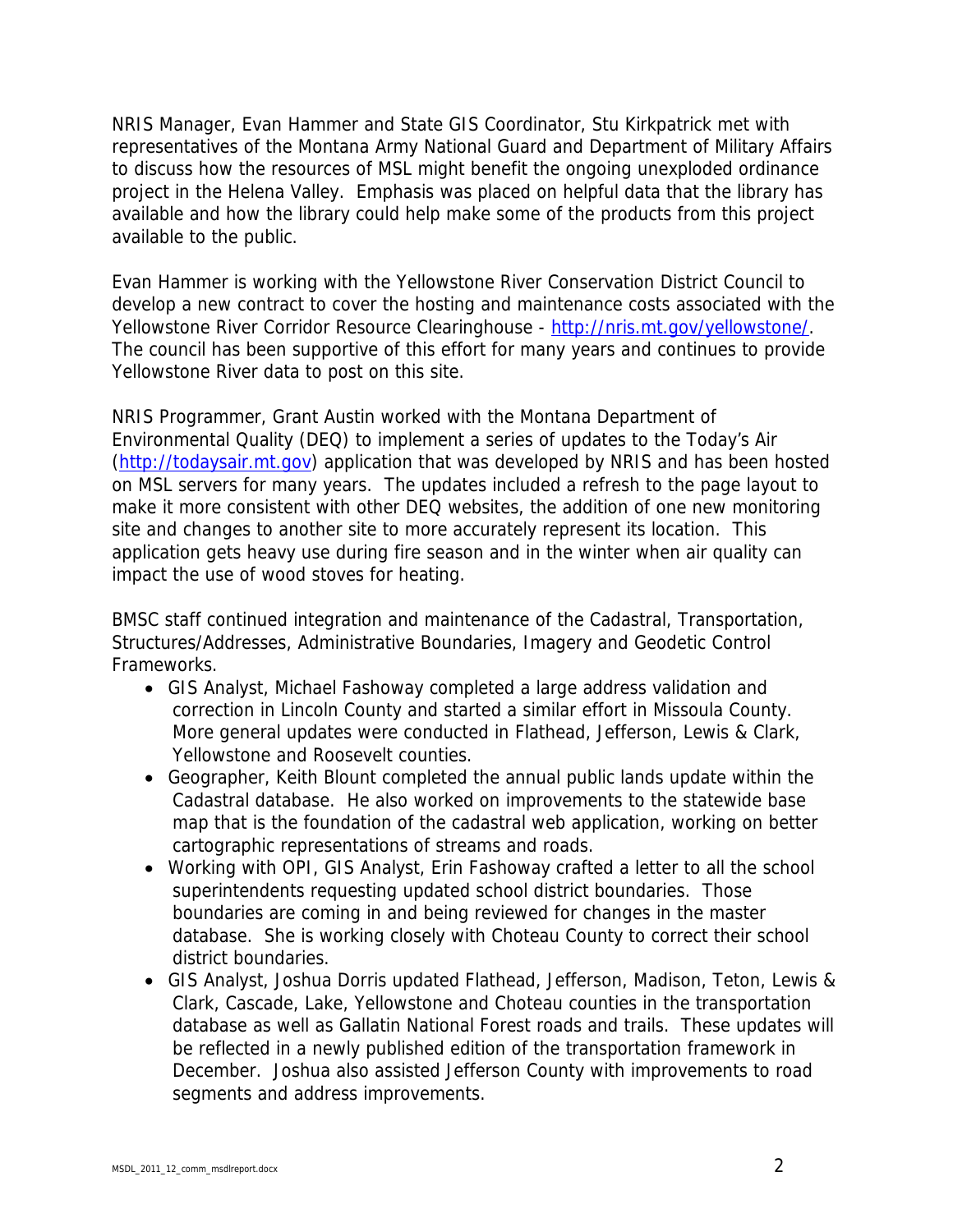- Stu Kirkpatrick and GIS Analyst, Bob Holliday worked with geodetic control groups in Montana and Idaho and the contractor GCS Research on the Federal Geographic Data Committee multistate control point grant that upgrades the control point web application. The updates have been completed and the new application is ready move to production.
- Stu Kirkpatrick worked with DEQ, the Montana Department of Natural Resources and Conservation (DNRC), Montana Department of Transportation and Montana Department of Revenue to finalize their commitments to fund the 2011 National Agriculture Imagery Program acquisition and with Surdex (the Montana NAIP contractor) to arrange for the agency invoicing. A late November delivery of 2011 NAIP is expected.

BMSC, working with the Montana Department of Administration and their contractor Tetratech, updated the state's broadband data for the October submission to the National Telecommunications and Information Agency.

MTNHP Botanist Scott Mincemoyer added approximately 200 new observational records for plants to the plant database, half of which were collected by MTNHP during 2011. The observations included many for two federally threatened species, Water howellia and Spalding's catchfly. Several dozen plant records in the data base were also updated.

The MTNHP Zoology and Information Services Programs have recently acquired large bird observation datasets from the Cornell Laboratory of Ornithology's Ebird program, the U.S. Fish and Wildlife Services (USFWS) Breeding Bird Survey program, and the Integrated Monitoring in Bird Conservation Regions program. Together these datasets will add more than 100,000 bird observations to the Montana Bird Distribution database in preparation for the  $7<sup>th</sup>$  Edition of P.D. Skaar's Montana Bird Distribution book series. Together with the Information Services unit of Montana Fish, Wildlife, and Parks (FWP), Heritage Zoologists also are working on appending several thousand observations from the statewide Diversity Monitoring projects that conducted small mammal trapping surveys, bat acoustic surveys, pond surveys for amphibians, and rock outcrop surveys for reptiles. These observation records and structured surveys will be viewable on the Tracker http://mtnhp.org/Tracker/NHTMap.aspx application, whereas generalized observations will be viewable on the Montana Field Guide http://fieldguide.mt.gov/ and the MapViewer web application http://mtnhp.org/mapviewer/.

**Goal Two, Access:** MSL provides libraries, agencies, and its partners and patrons with convenient, high quality, and cost-effective access to library content and services.

Grant Austin has been working on updates to the water rights query system. The updated tool is currently being tested at DNRC and staff hopes that it will go live by the end of the year. In addition to streamlining the data exchange process, early reports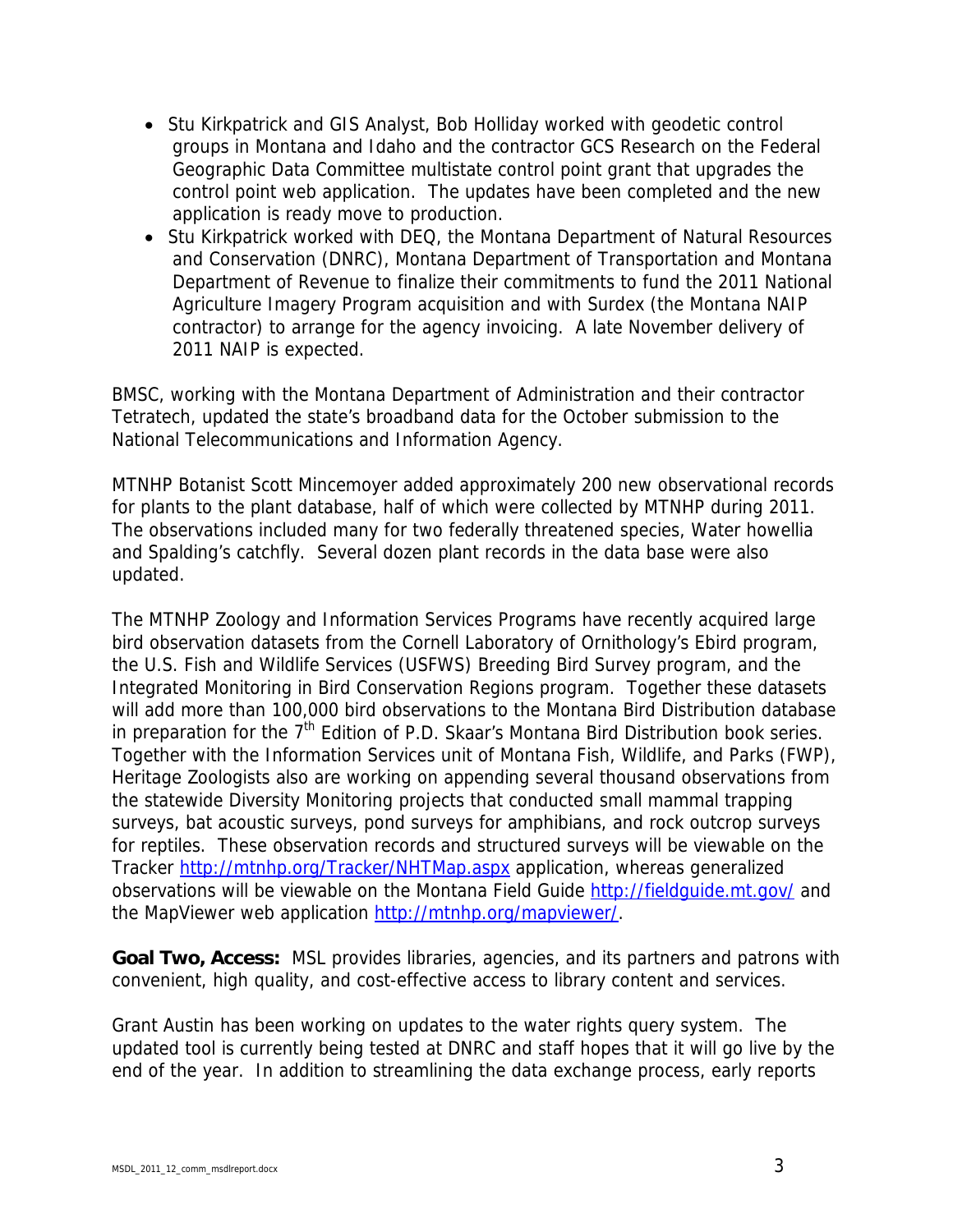indicate that the new tool performs much faster on large queries than the previous version.

BMSC launched the revised Montana Cadastral website in September (http://gis.mt.gov). This application makes use of Arc Server technology rather than the old Arc IMS software that is becoming obsolete and somewhat unreliable. The new interface is designed to accommodate smaller mobile devices. As part of the upgrade a new base map was developed, built entirely from Montana Spatial Data Infrastructure (MSDI) framework data and displays public lands, streams and roads coming from Montana sources rather than the previous U.S. Census Bureau Tiger files. During the rollout there was a noticeably higher volume of requests for assistance however those requests have diminished as patrons have become accustomed to the new applications.

MTNHP Information Systems and Services staff developed a new literature and publications reference management system that consolidated four separate internal databases. The new reference system is built around a much simpler database that uses a web client for easy data entry and maintenance. The system automatically harvests information from WorldCat.org to populate citations and links to library records and on-line content. The new reference citations are now available in the Montana Field Guide. These links enable our users to not only see a reference list with links to catalog records, but access to many full-text articles or to interlibrary loan information.

LIS updated online access to the new suite of Ebsco statewide library databases through the MSL website. Online access includes remote access for MSL patrons made available via the EZproxy authentication application.

**Goal Three, Consultation and Leadership:** MSL provides consultation and leadership to enable its patrons and partners to reach their goals.

Stu Kirkpatrick worked with the Governor's Office to finalize appointments the Montana Land Information Advisory Council. A newly appointed Council is in place for the December meeting. He also worked with hold-over members of the Council on the FY12/13 Land Information Plan. A final draft of the plan was completed and sent to the new Council. The plan contains a new funding model using Montana Land Information Act funds for MSDI work. The draft model would replace the individual MSDI grants with a lump sum coming to MSL for prioritized MSDI tasks. Additionally, a significant amount of funding would remain for grants to local and tribal governments to fund GIS projects. MSL is seeking approval of the plan at the December  $6<sup>th</sup>$  Council meeting. If approved, the plan will be presented to the MSL Commission for final adoption.

NRIS, BMSC, and MTNHP sponsored a day-long GIS Day celebration in the Montana State Capitol Rotunda on November 16th. The event was organized by GIS Analysts Diane Papineau and Erin Fashoway. In addition to providing an opportunity to showcase MSL Geographic Information resources, the event featured exhibits from fifteen state,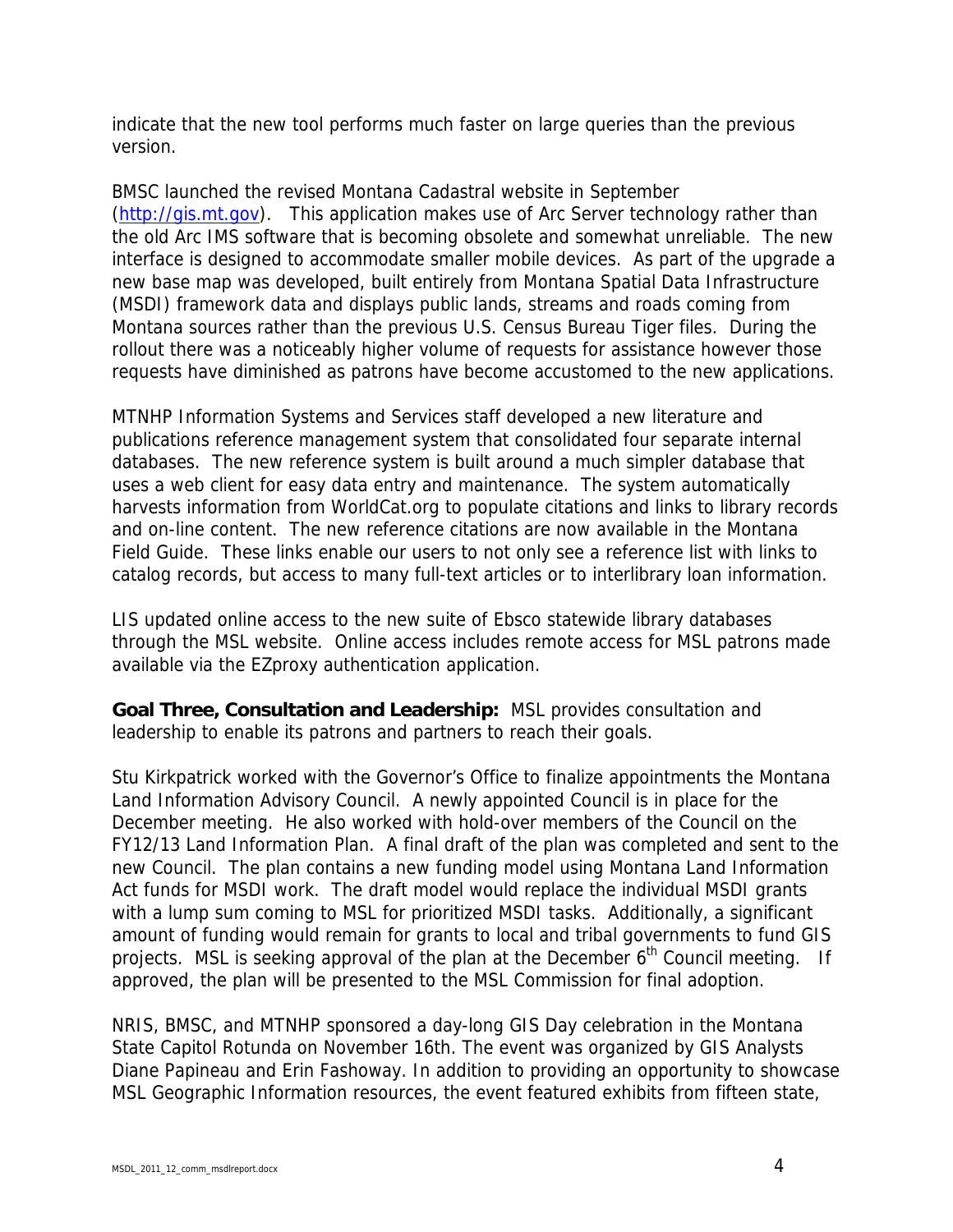federal and local agencies, and private sector GIS users. Featured speakers included Digital Library Director, Jennie Stapp, Lieutenant Governor John Bohlinger and DEQ Directory Richard Opper who spoke about the use of GIS in the efforts to clean up the Yellowstone River oil spill. The event, the first of its kind in more than a decade, was well attended by approximately 150 people including staff from Legislative Services and the Governor's Budget Office.

Ecologist/Program Manager Cat McIntyre of MTNHP received a personal letter from David Evans, Director of the Wetlands Division at Environmental Protection Agency, giving thanks for her leadership in the completion of the 24 wetland surveys by her field crew in 2011, a year of weather extremes in Montana and elsewhere.

Dr. Linda Vance of MTNHP was appointed to a 2-year term on the Montana Land Information Advisory Council.

MTNHP Ecologists Karen Newlon and Dr. Linda Vance presented posters on their research at the MT Chapter of the American Water Resources Association meeting in Great Falls October 6 and 7.

Scott Mincemoyer led a meeting of board members of the Herbarium at the University of Montana on October 22<sup>nd</sup> to discuss issues related to its operations. Also in attendance was MTNHP Director Dr. Neil Snow.

MTNHP staff members Cat McIntyre, Dave Stagliano, Susan Lenard, Dr. Paul Hendricks and Dr. Linda Vance gave presentations at the Montana Chapter of the Society for Conservation Biology in Missoula on November 17<sup>th</sup>.

The MTNHP, in collaboration with DEQ Quality Nonpoint Source Program, and the MT Watershed Coordination Council, offered introductory GIS Training on November 15<sup>th</sup> and 18<sup>th</sup> for watershed and wetland managers to coincide with the Montana Association of Conservation District's 2011 Convention in Helena. MTNHP Ecologist Maya Daurio helped lead the workshop.

On October 28<sup>th</sup> and 29<sup>th</sup> Lauri Hanauska-Brown of FWP and MTNHP Senior Zoologist Dr. Bryce Maxell led a meeting at Lewis and Clark Caverns on the potential arrival of Geomyces destructans, the fungus that causes white-nose syndrome which has killed over a million bats in eastern North America. Bryce is coordinating deployment and trainings for checking and downloading data from bat acoustic detectors/recorders for the several agencies that are collaborating on this statewide effort.

In October, MTNHP's Systems & Services Manager, Allan Cox and Biological System Coordinator, Karen Walker Coleman conducted a full day, hands-on training in Billings for US Bureau of Land Management (BLM) biologists from across the state. The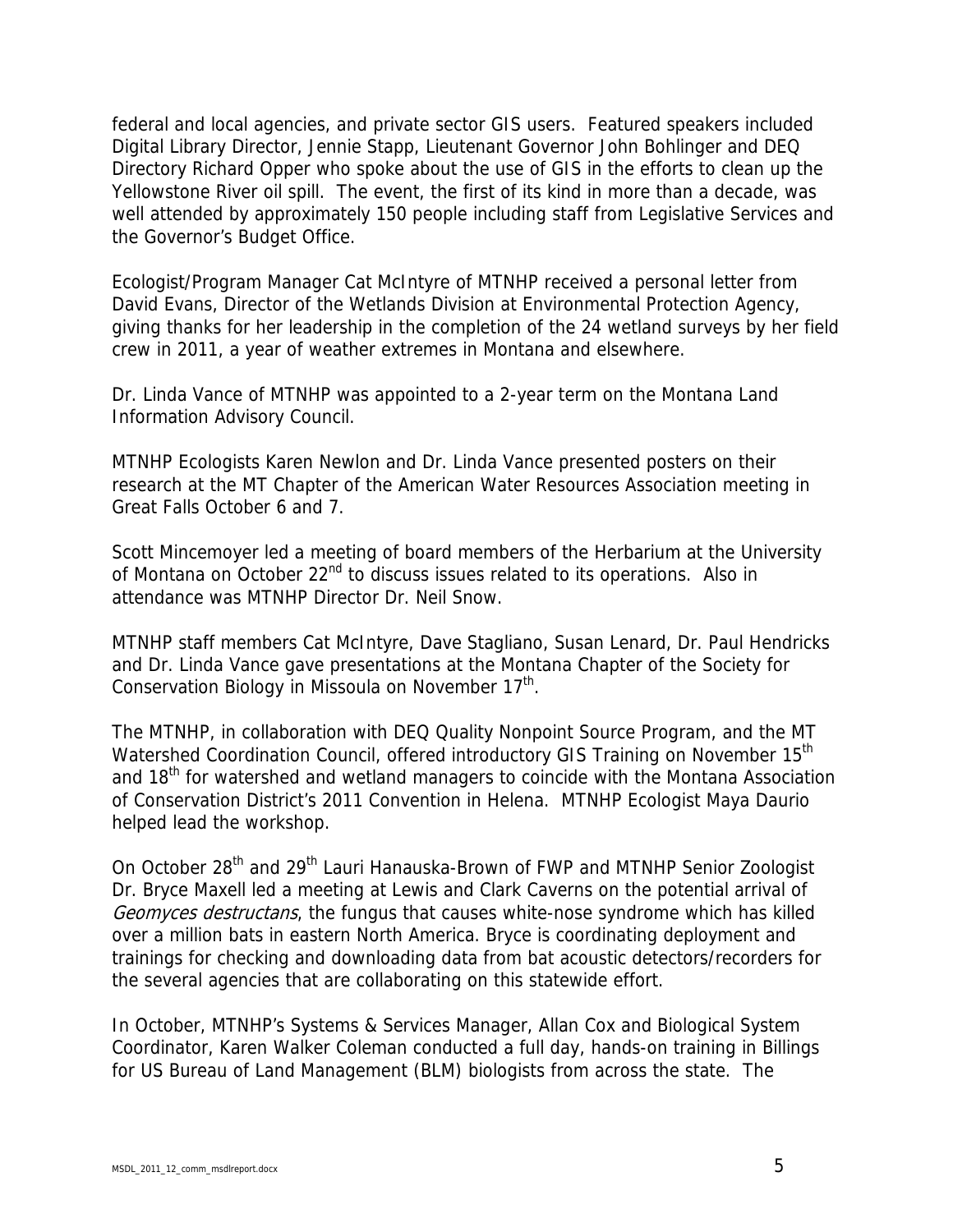training focused on MTNHP data resources – the information MTNHP provides, how it is created, and how it can be used.

During October and early November, Zoology staff at MTNHP answered more than 50 requests regarding zoological information for Montana, which entailed more than 40 hours of phone and email responses. These responses included lengthy consultation with the BLM on the Montana/Dakotas BLM Sensitive Species list, consultation with the Custer National Forest on mollusk sampling and consultation with Stolze Lumber and Plum Creek Timber companies on a Sustainable Forestry Initiative brochure, and consultation with the USACE on providing alternative roosting sites for bats that have been using a visitor center building for a roost at Libby Dam.

MTNHP Project Specialist Coburn Currier gave a presentation on bats to two classes of first graders at Smith Elementary School in Helena in October. Dr. Bryce Maxell gave a lecture on Montana's amphibians and reptiles and the conservation status of these species in Montana and at a global scale to Joel Berger's Montana Wildlife class at the University of Montana on November  $7<sup>th</sup>$ . MTNHP Director Dr. Neil Snow presented a talk to the Clark Fork Chapter of the Montana Native Plant Society on November 9<sup>th</sup> in Missoula.

Coburn Currier continued to coordinate with the Rocky Mountain Bird Observatory, UM graduate student Marissa Lipsey, and the Montana Bird Records Committee on management of a variety of bird data. Susan Lenard and Dr. Paul Hendricks continued their collaboration with the USACE and US Forest Service to assess the status of bats at Libby Dam and provide consultation on management of roost habitats at the dam. Zoology staff members at MTNHP continue to coordinate with FWP, Montana Audubon, and the Montana Bird Records Committee on the  $7<sup>th</sup>$  Edition of P.D. Skaar's Montana Bird Distribution book series.

MTNHP staff members Dr. Bryce Maxell, Dr. Paul Hendricks, Susan Lenard, Coburn Currier, and temporary staff worked on data analysis for the amphibian, reptile, bat, and terrestrial mollusk data gathered on BLM lands within the boundaries of the Missoula and Dillon Field Offices of the BLM. Survey data will be added to central databases and be available to patrons on the Montana Field Guide and Natural Heritage Tracker and MapViewer web applications later this winter.

LIS Programmer Analyst Chris Stockwell gave a presentation to Montana state agency web developers on Archive Montana. Agency web masters were polled to determine whether they had any caches of state publications on their websites that they wanted preserved for public access.

BMSC, NRIS, and MTNHP staff attended the Montana Association of Geographic Information Professionals fall technical session in Missoula October  $3<sup>rd</sup>$  and  $4<sup>th</sup>$  and presented updates on their various MSDI themes. Additionally, GIS Analysts Gerry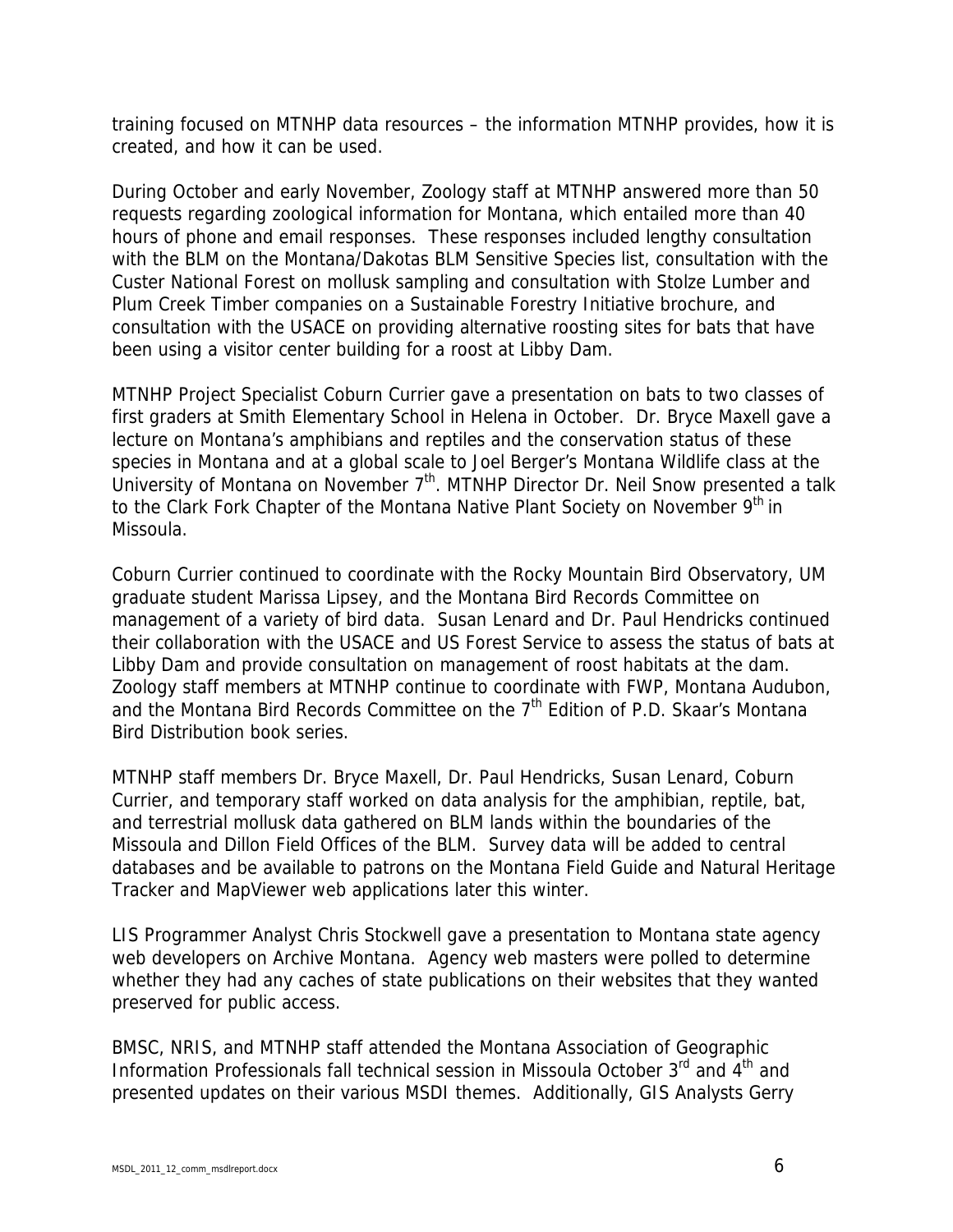Daumiller and Diane Papineau presented a metadata talk. The purpose of this talk was to inform users of the changes to the ArcGIS metadata tools that Esri introduced in version 10. This was a very important presentation both to inform users that the changes to the metadata tools could alter their existing metadata files, and also to make users aware of issues that have come up related to trying to publish version 10 metadata to the Montana GIS Portal. Several work-around options were provided for the users. John Sharrard of Esri was also available by phone to help clarify some of the issues and to provide guidance about changes users could expect to see from Esri in future service packs and version releases.

**Goal Four, Collaboration:** MSL promotes partnerships and encourages collaboration among its partners and patrons so that their information needs can be met.

As the GeoSpatial MultiState Archive and Preservation Project (GeoMAPP) winds down, NRIS staff is working with other GeoMAPP participants on a number of reports. Diane Papineau is working with the Data Transfer work group to finalize the Data Transfer Best Practices document while Jennie Stapp has been the lead author on the Montana section of the project final report. NRIS continues to work on developing a stable spatial data archive, and Network Administrator, Cindy Phillips led a major machine room upgrade over Columbus Day weekend which was necessary to prepare the archival data storage hardware for its eventual move to the State of Montana Data Center.

Gerry Daumiller attended the Groundwater Steering Committee meeting in Great Falls on October 7<sup>th</sup>. This meeting followed the Montana American Water Resources Association meeting and there was a significant discussion of how future groundwater investigation studies might be leveraged to determine baseline groundwater data in areas which are likely to see the development of Hydraulic Fracturing (fracking) mining techniques. A concern was expressed that water from Montana was already being used to support fracking projects in North Dakota and the potential impacts of the displacement of this water are unclear. The committee felt this should be considered in the next round of site evaluations.

Stu Kirkpatrick represented Montana's interests as the official state delegate at the annual National States Geographic Information Council meeting in Boise Idaho September  $25<sup>th</sup>$  through  $29<sup>th</sup>$ . NRIS Manager Evan Hammer, who attended as well, copresented a talk on the GeoMAPP project as part of this meeting. This national conference brings together GIS coordinators from across the country as well as strong representation from several federal agencies such as the U. S. Census Bureau and the U.S. Geological Survey to talk about common GIS problems that are best addressed through cooperative multi-state solutions.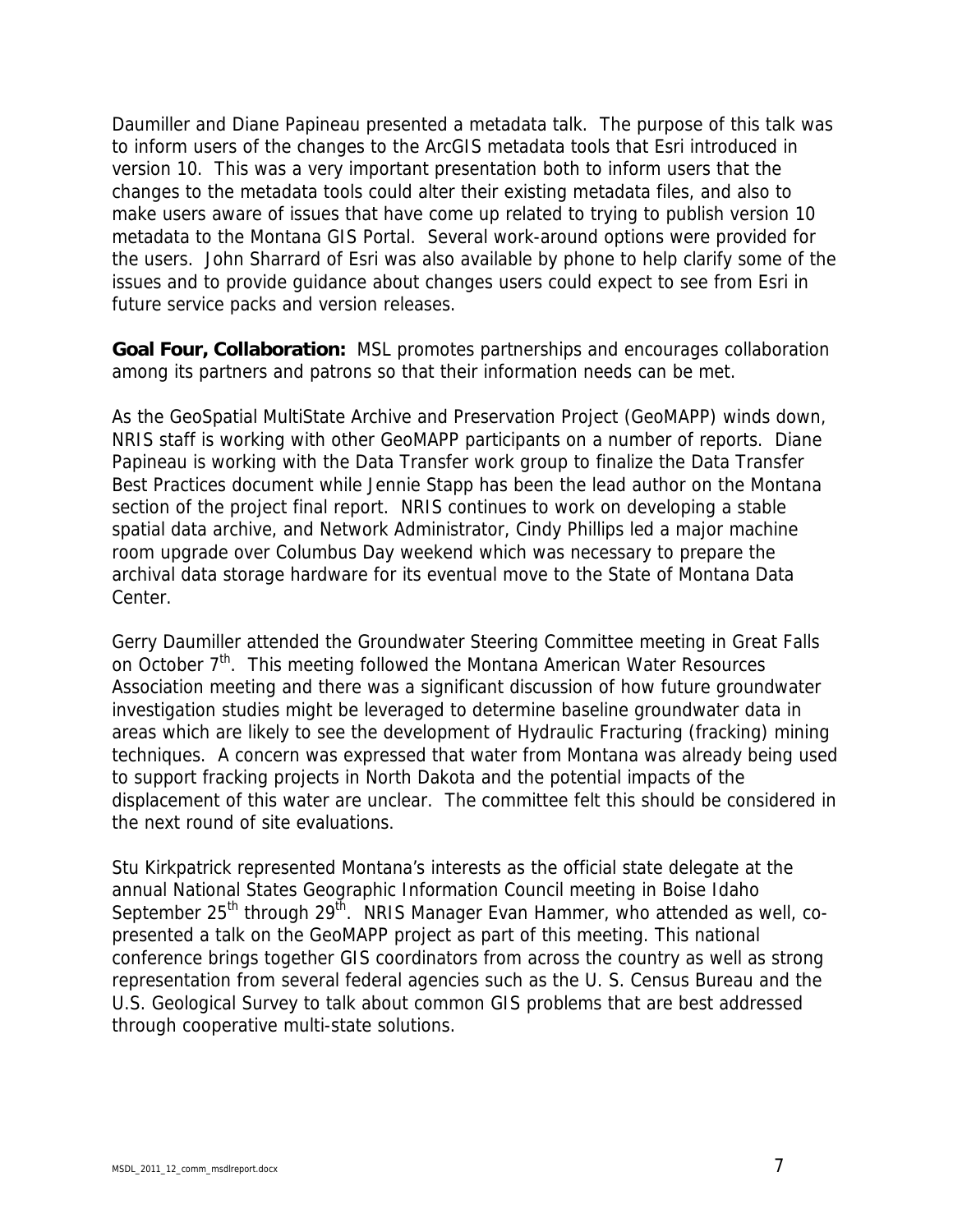Erin Fashoway represented MSL at the Montana Association of Counties conference in September and the League of Cities and Towns in October, promoting the partnership opportunities between MSL and local governments that are available.

MTNHP hosted its annual Partners Meeting at Montana Wild (Spring Meadow Lake State Park) in Helena on November 8th. The approximately 45 people in attendance included representatives from nearly all state and federal partner organizations, private consulting firms and businesses, faculty members from the University of Montana and Carroll College, and members of MTNHP staff. In addition to presentations given by each of the MTNHP program managers, ten oral presentations were given by representatives of Partner organizations that summarized their use of MTNHP data and web services, including suggestions for areas that MTNHP might pursue further to help them meet their needs. Representatives from several partner organizations strongly praised the services provided by MTNHP.

MTNHP staff members Allan Cox and Karen Walker Coleman attended the "A Landowner's Introduction to Conservation Easements" on October 11<sup>th</sup>. Conservation easements are a major component of the MTNHP's Land Management database and the workshop helped MTNHP staff gain a better understanding of how easements work and what information would be useful to include in the MTNHP database.

MTNHP staff members Karen Newlon and Ute Langner completed a project with Pacific Power and Light-Montana to evaluate the use of remote sensing to track algal blooms in lakes.

Coburn Currier attended the Montana Bird Records Committee meeting in Great Falls on October 14<sup>th</sup>. Dr. Bryce Maxell attended the Integrated Monitoring and Bird Conservation Regions meeting via conference phone and webinar November 15<sup>th</sup>-17<sup>th</sup> and the Great Northern Landscape Conservation Cooperative webinar on a Climate Change Vulnerability Assessment for the Pacific Northwest on November 16<sup>th</sup>.

**Goal Five, Sustainable Success**: MSL is a well-run organization and a sought-after employer; it is efficient and effective (measured against partner and patron outcomes), and successfully engaged in its ongoing mission.

LIS has again re-posted the vacant metadata/cataloger position. Deadline for applications is November  $30<sup>th</sup>$ . Screening ends December  $8<sup>th</sup>$  and interviews will be December 12-13<sup>th</sup>. The digital service technician position is also vacant. LIS is currently updating the hiring documents so that the position may be posted and filled as soon as possible.

Continuing work started in August with a facilitated all-staff meeting, Stewart Kirkpatrick, Jennie Stapp and Evan Hammer continue to develop a common vision for the organization of GIS services within MSL. Integration of the Base Map Service